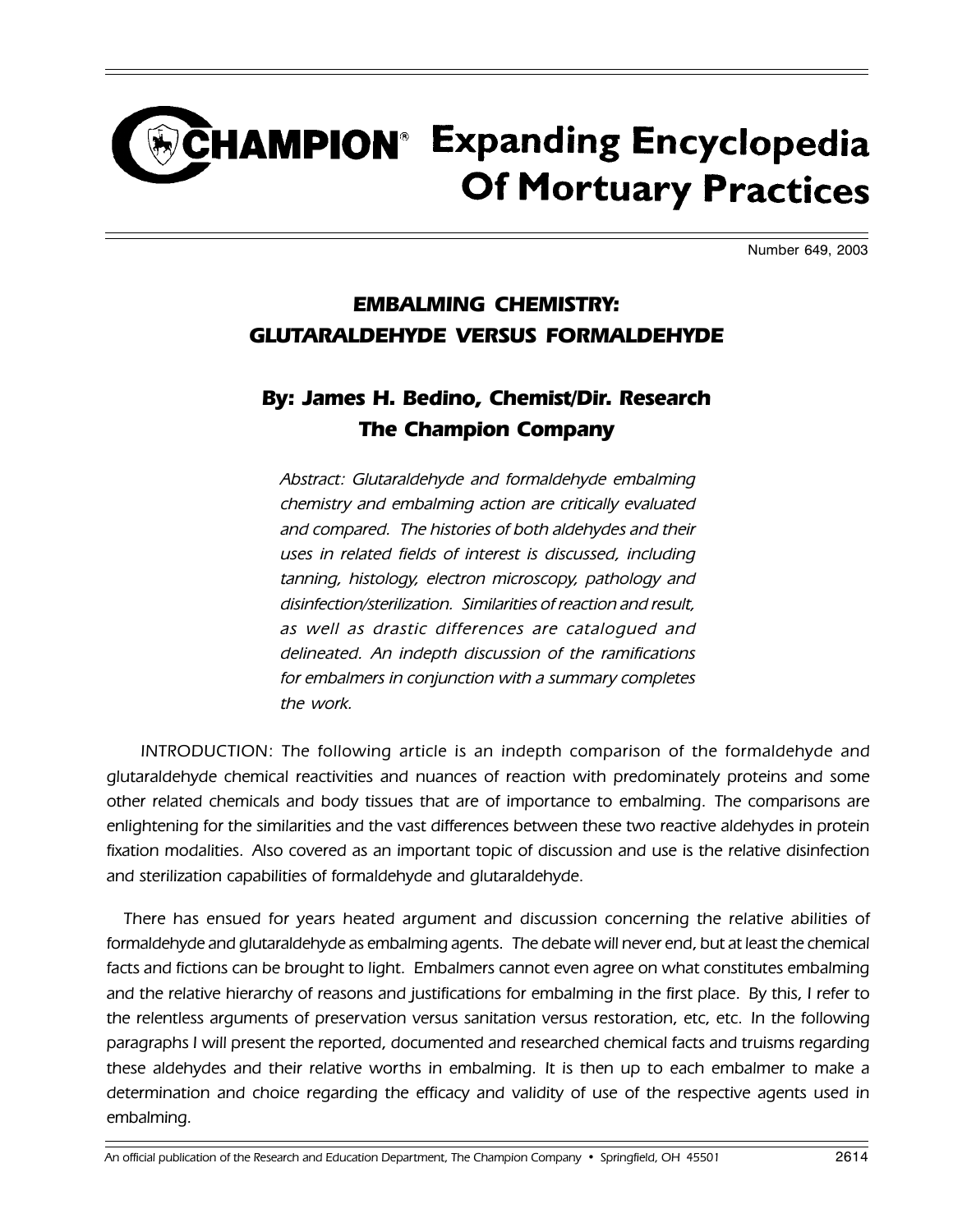A lot of the arguments in the embalming industry regarding these fixative/reactants are based on partial information, half-truths, rumors and general shock and dismay that an old friend, like formaldehyde, is questioned or called to task for any reason, valid or not. This is a fear-driven response to a situation wherein no alternatives to formaldehyde are seen, contemplated or believed to even exist. The result is a formaldehyde-apology based industry, where nothing can be questioned or indicted for any reason, for the possible result is oblivion. This fear response is most noted when formaldehyde is called into question or reported as having exposure problems and adverse health effects. The indictment against formaldehyde in regards to exposure and health is significant and to pretend otherwise is sheer folly. Glutaraldehyde has its exposure problems and health effects also, like any hazardous chemical used in embalming. The brutal truth is, that the exposure problems associated with glutaraldehyde in embalming scenarios are but a fraction of those inextricably linked to formaldehyde – and to think otherwise is foolish. The exposure and health related characteristics of the aldehydes will not be focused upon in this investigation, however. That is a topic of enormous importance and voluminous research that has and will be covered in other reports.



The focus of this report is on the theoretical and practical chemistry of formaldehyde and glutaraldehyde as primarily protein precipitants or fixatives in embalming and fixation scenarios and delineation of the advantages and disadvantages accruing to each. Formaldehyde, the embalmers ancient and deadly friend, is investigated first.

FORMALDEHYDE: The credit for the discovery and first synthesis of formaldehyde generally goes to Hofmann who passed methanol/air vapors over a hot platinum wire and documented the formation of formaldehyde in 1868. There also, is a reference to Buterov in 1859 discovering formaldehyde by the attempted synthesis of methylene glycol. At any rate, formaldehyde was relatively late in isolation and synthesis compared to the analogous aldehydes (acetaldehyde, etc.) as most attempts failed due to rapid oxidation to formic acid and reaction byproducts  $(HCO2H \rightarrow CO2 + H20)$ . A reasonable industrial process was introduced around 1889, wherein formaldehyde in water was produced and so-named formalin became a chemical of interest.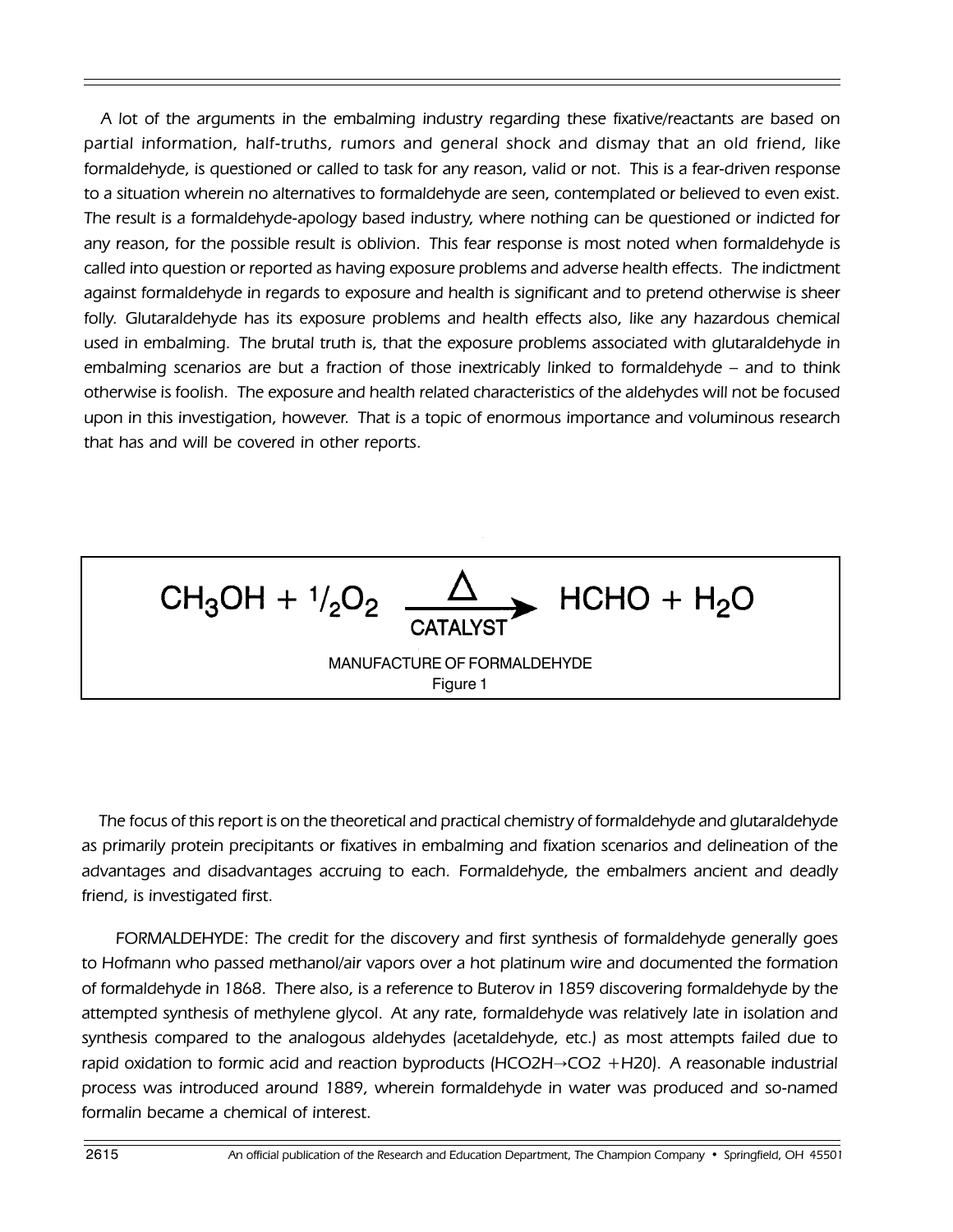It didnít take long for the fixation and possible disinfection properties to become evident. Most credit Blum in 1893 with the first use of 40% formaldehyde (formalin) in histology and preservation of tissues. Trillat was also, apparently involved, with remarks in 1888 and 1891 about formaldehyde action on urine causing incorruptibility and the ceasing of putridity and decay of plants and animal parts. Blum, in working with formalins in the lab, noted that his fingers hardened and dried, like alcohols would, and then experimented with this action of formaldehyde by fixing a mouse in a 10% solution and the formaldehyde embalming industry was born. The first documented embalming of a human cadaver with formaldehyde is purported to have occurred in 1899. Over 100 years later, very little is fundamentally changed in basic chemistry or technique of formaldehyde preservation of human cadavers. For the record, formaldehyde supplanted the dangerous and toxic concoctions of heavy metal salts, that were previously used with great success, by the years 1906-1910. Formaldehyde had become then, essentially, the chemical of choice for human cadaver embalming. By the late 1950ís, there was purported to be over 200 varieties and variations of formaldehyde fixative solutions with all sorts of chemical additives that could be used in various branches of pathology, histology, gross anatomy, tanning of hides and embalming of specimens.



Modern industrial synthesis of formaldehyde is based upon oxidation of methanol over a metal catalyst (usually silver) with heat (Fig. 1). Formaldehyde is, of course, a colorless and pungently irritating gas. It is a powerful lachrimator and is explosive in air or oxygen. It is possible to liquify formaldehyde, for special circumstances of use. The vapor density is barely heavier than air at 1.06. Formalin is the chemical of commerce and is 37 to 40% formaldehyde in water by weight or volume, respectively. More dilute solutions are available and special 55% concentrations with higher alcohol content are also available. For pathology and histology uses, 10% solutions, buffered to near neutrality, are popular.

Actually, formaldehyde in formalin doesnít even exist as an aldehyde. 99.9% of formalin solutions exist as methylene glycol and its various polymers, with the true monomeric form present at only .1%.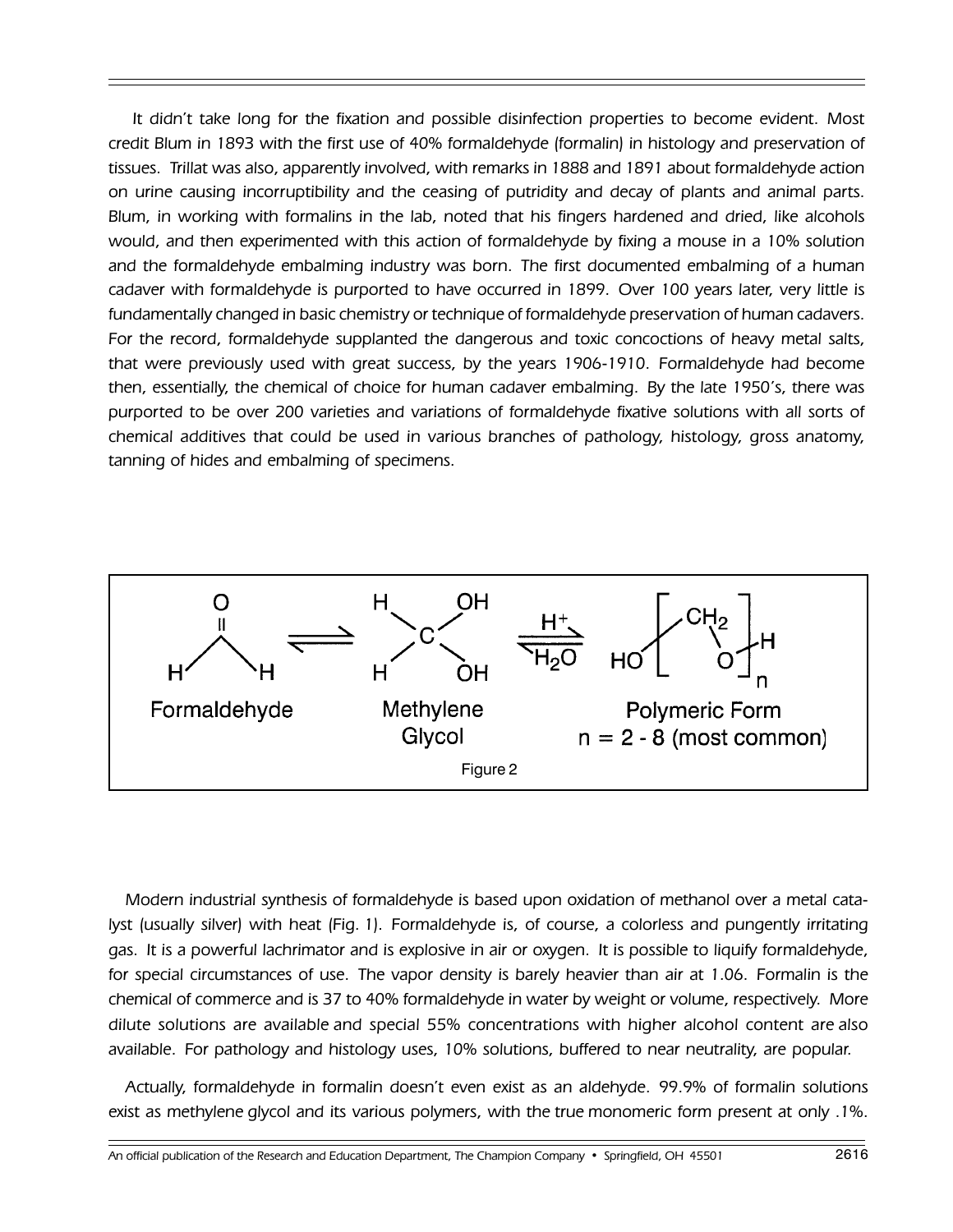Formalins are acidic in nature and readily form polymers of various lengths of  $n=2$  to  $100+$  (Fig. 2). The smaller polymers are weak and easily hydrolyzable by acid or base hydrolysis. Polymers of  $n=2$  to 8 are generally referred to as paraformaldehydes which exists as a white powdery solid that melts at high temperature to yield formaldehyde gas. This is a preferred way for generation of high purity formaldehyde. Aggregates of the smaller polymers can be easily hydrolyzed by water immersion and treatment by acid. The very large polymers can be difficult to hydrolyze with reaction taking weeks at a neutral pH and not much quicker even at acidic pH's. Formalin solutions are unstable and degrade if not stabilized. The most popular stabilizer is methanol at usually 3-8% in solution. Methanol rapidly forms a methylal with formaldehyde in water and is strongly favored as a reaction product (Fig. 3).

 $HCHO + CH<sub>3</sub>OH \xrightarrow{H^{+}} CH<sub>2</sub>$  OF Methylal METHANOL AS STABILIZER Figure 3

The stabilization results from an inhibition of cross-reaction and cross-addition to polymeric forms. By stabilization, up to 30% of a formalin can exist as the monohydrate methylene glycol. It is possible to utilize other stabilizers such as ethanol or even glycols or glycerine. Methanol is chosen because of its availability and it is a natural byproduct of manufacture of formalins. Other curious polymeric forms of formaldehyde can exist and be isolated, one example being trioxane, a cyclic polymer (Fig. 4). Over time, during storage, formalin solutions degrade by natural oxidation changes, caused by air or photooxidative pathways. Acidification increases, usually reaching a pH of 4 or less with the production of formic acid and formate ions. This is the reason stabilization of formalin solutions is critical. Typically, formaldehyde reactivity and polymerization increases as acidity increases, particularly at pHís of 6.5 and less. Basisity, however substantially inactivates and slows formaldehyde reactions at a pH of 8-9 and above a pH of 9 essentially non-reactive. A Cannizarro type reaction is strongly favored in very basic conditions, with a resultant loss of formaldehyde titers (Fig. 5).

Formaldehyde reaction with proteins is based on classical carbonyl-amine reaction chemistry. Amines and related nucleophiles react with formaldehyde to form various chemicals and intermediates with ultimately methylene bridging (-CH2-) resulting in fixation or tanning type action. Formaldehyde is a highly reactive carbonyl entity with no adjoining alkyl groups for stabilization, with the carbon being electrophilic and the oxygen being a nucleophilic center. Formaldehyde actually reacts as a methylene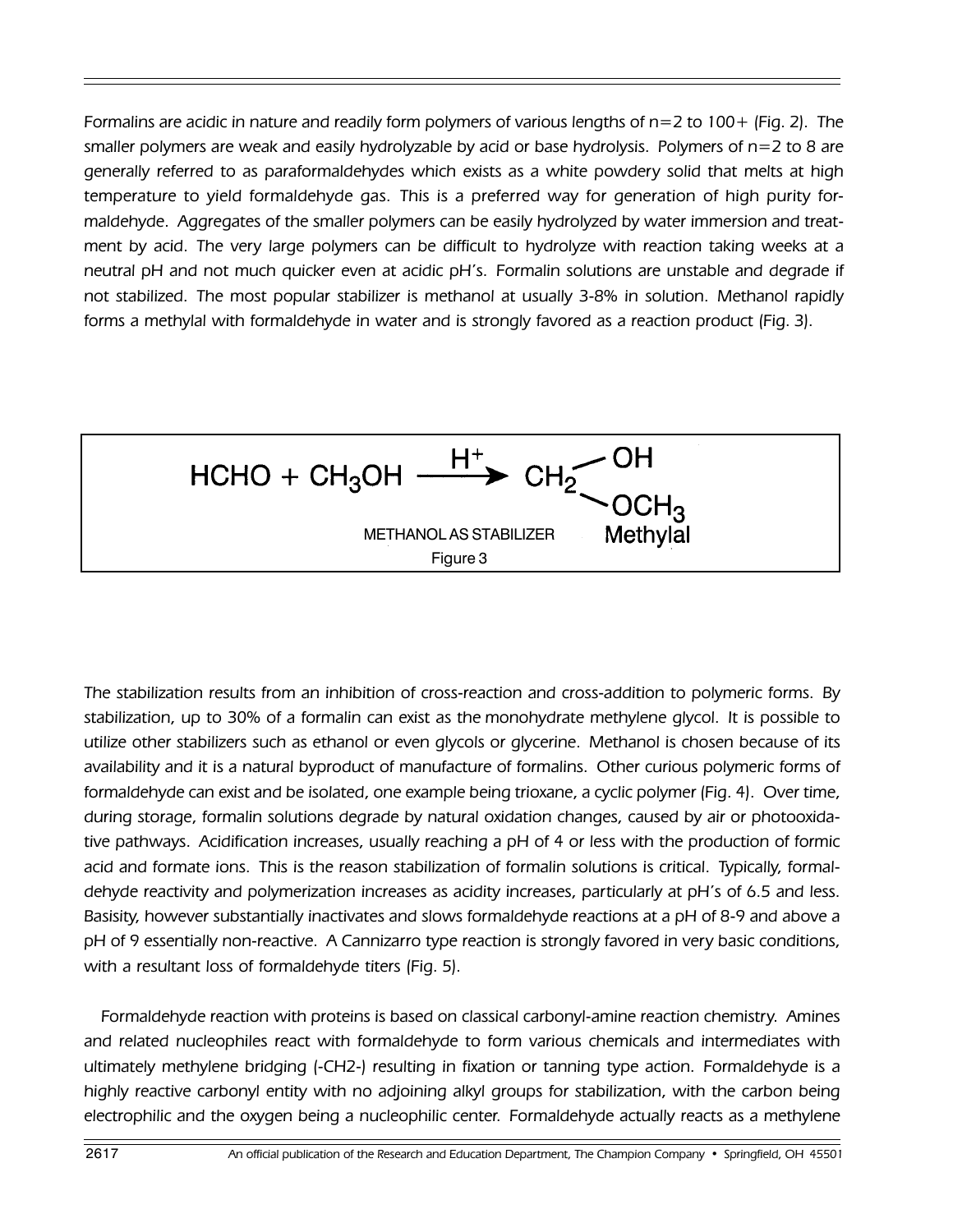glycol or as an unstable hemiacetal (methylal) that is strongly favored in methanolic aqueous solution. At any rate, primary amines react and form intermediate hydroxymethyl groups that drives a basisity loss with pKa drops of about 4-5 units. Subsequently, but slowly, dehydration or condensation reaction occurs by loss of a molecule of water and a methylene bridge forms (Fig. 6). Also possible, after initial reaction are dimethylene ether linkages and the reduction of hydroxymethyl groups by formaldehyde (HCHO) itself to methyl groups with production of formic acid as an endpoint product. These reducing properties of formaldehyde are accelerated in alkaline conditions where formaldehyde is known to precipitate the metals of various salts, such as bismuth, copper and silver. Basically, then endpoint reaction results are condensation with acidity promotion. Oxidation of formaldehyde can also come about spontaneously in air or with other oxidants, in addition to the hydroxymethyl groups discussed above. An interesting classical formaldehyde reaction product is that with NH3, ammonia, the reaction product being a curious cyclic, urotropin (Fig. 7).



Specifically then, proteins present the following reactive groups to formaldehyde: terminal NH2 groupings (i.e. amines), primary amides, guanidyl groups, hydroxyls, thiols, indole nuclei, imidazolinyl and phenolic groupings. Lysine groups seem to be very preferential, probably because of conformational freedom and external surface availability as a steric effect. There are reports that thiols are not preferred and infrequently available as they are oxidized into disulfide (-S-S-) bridge linkages.

The problem with formaldehyde fixation, that has been known since 1902 is the reversibility and susceptibility to acid hydrolysis of the coagulated protein. Formaldehyde fixed gelatin was noted to be reversible by hydration and acid treatment in the very early years of formaldehyde research. In many instances, there is significant formaldehyde wash-off, i.e. unreacted or reversed formaldehyde found in post-treatment buffer wash. The amount of formaldehyde that does not wash out is reacted in a dehydration reaction. Reversing of fixation and acid hydrolysis has been know to be possible since the early 1960ís by acid catalyzed hydrolysis, water immersion or heat, or a combination of the above.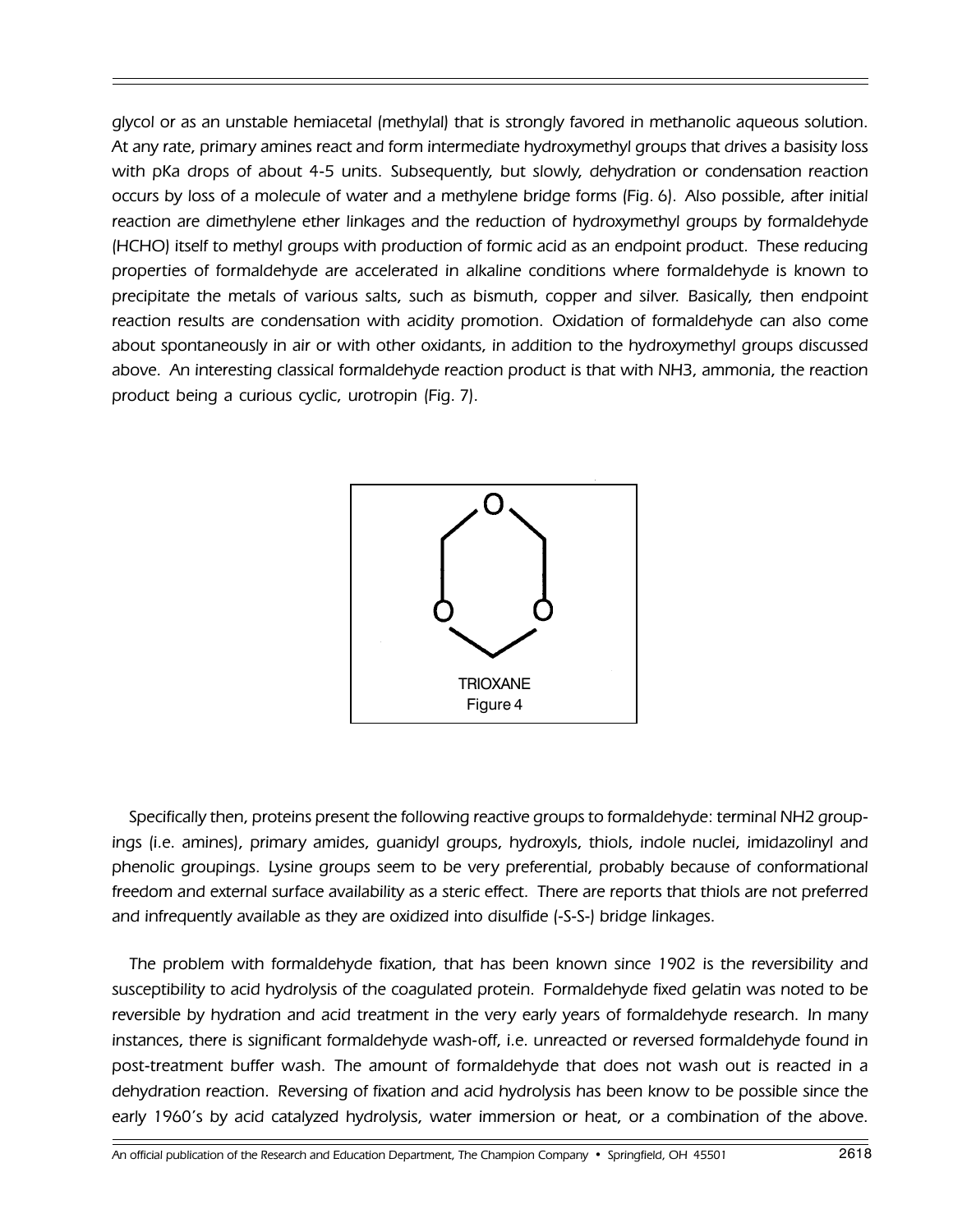The initially reversible hydroxymethyls in protein reaction, therefore, reduce by condensation reaction to hydrophobic methyls or N-formyls with formic acid formation. Methylene bridging occurs most often between lysine and various other moieties: lysine-arginine, lysine-cysteine, lysine-asparagine and lysine-glutamine and is strongly sterically controlled, occurring only when favorable proximities exist (average bonding distances being only 2 angstroms or slightly more). Dimethyl ether bridges theoretically should form but appear far fewer than anticipated.



In addition to the hydroxymethyl derivatives of the amine functions, guanidine, other hydroxyls, indoles and imidazoles being very unstable, certain other bridgings are also somewhat susceptible. The lysine-cysteine couplings are somewhat stable, but reversible. Lysine-arginine, lysine-asparagine and lysine-glutamine are stable but susceptible to acid hydrolysis. Lysine-tyrosine links appear to be very stable and are acid-resistant. It seems, in general that weaker and reversible links are generated during mild treatment, while strong formaldehyde treatment during fixation results in a significant amount of acid-resistant linkages. In general, pHís of 6-7 favor reversible amine reactions and pHís of 4-5.5 encourage methylene bridging. Neutral pH is not conducive to total fixation and basic pHís actually inhibit the total reaction.

Essentially, then, there are basically three competing reaction scenarios in formaldehyde fixation: 1. rapid reaction and coagulation with reversible adducts. 2. stabilized bridging but susceptible to acid hydrolysis and reversal. 3. significant endpoint bridging with high acid-hydrolysis resistance resulting in permanent fixation. The results of endpoint protein fixation are inter and intra-molecular cross-linkings causing insolubilization, trapping of various macromolecules in the fixed matrix of cross-linked proteins, dehydration and generalized hydrophobicity, and chemically induced resistance to enzyme action, microbiological interaction and chemical attack. As a side note, surprisingly and counter-intuitively, fixation does not alter the secondary structure of proteins. The more complex tertiary structures are, however, probably seriously affected by coagulation and fixation. Endpoint hardness and shrinkage of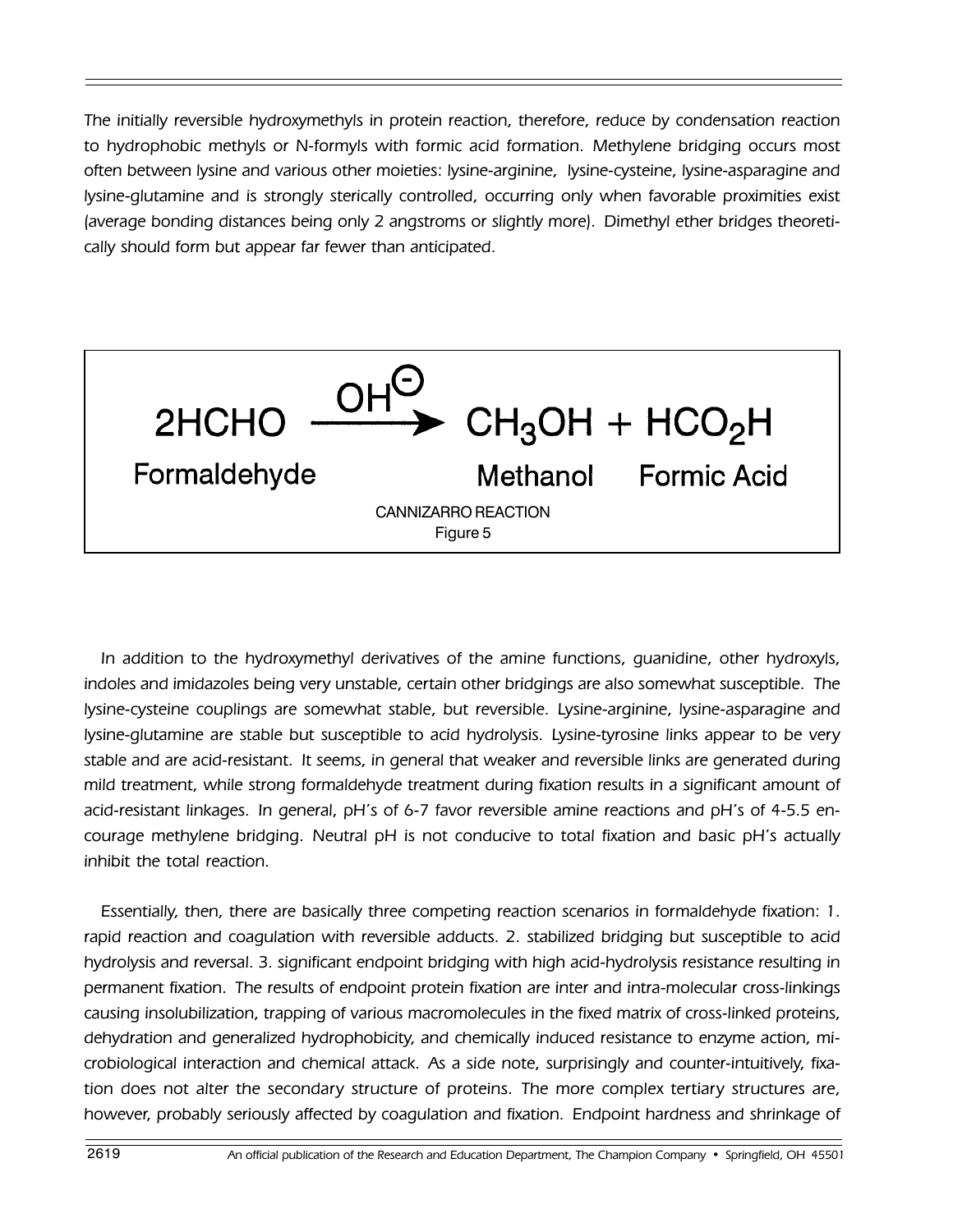tissues is variable and slow and occurs over days. Loss of elasticity occurs and is significant but less extreme than that associated with harsher fixative methods (heat, irradiation, acids, etc.)



Reaction kinetics are therefore predicated on two distinct but separate modalities of reaction: 1. diffusion/penetration with resultant rapid but reversible product formation and, 2. endpoint fixation reaction that is extremely slow, but non-reversible and more or less a permanent fixation and precipitation of the protein. Reaction studies involving tagged C14 show actual endpoint reactions quite slow at moderate temperatures (25 degrees C) and a pH of 7. Typically 24 hours elapses before even equilibration occurs with only half or less of available reactive sites involved after 3+ hours. Reaction rate was essentially unchanged in a pH range of 3-8. Serious reaction rate reduction has been noted above this pH range. It is not unusual for essential complete dehydration reactions to require 7 days or longer and up to several weeks are not uncommon. If reaction times are only in hours, then only coarse reversible co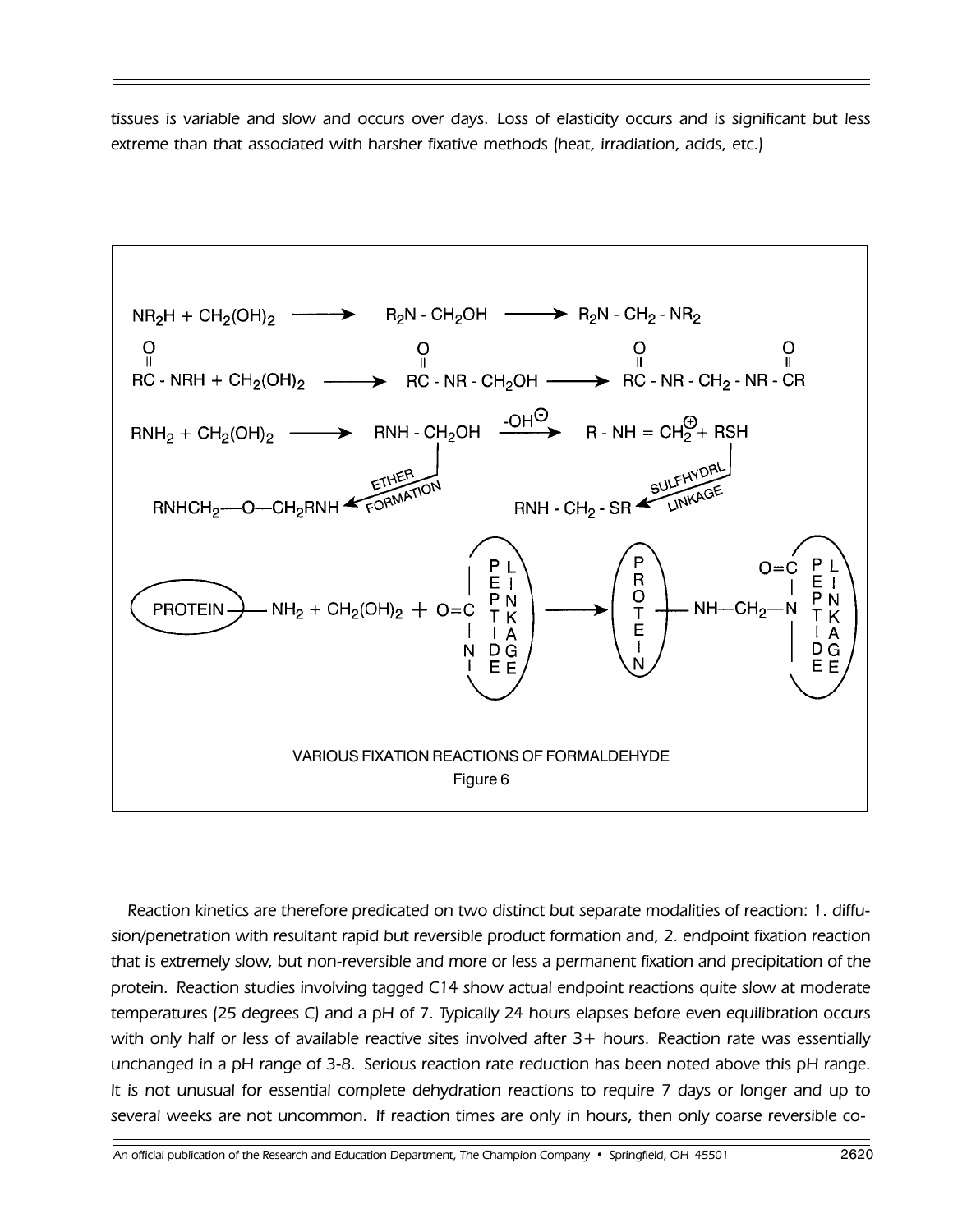agulation will occur. Formaldehyde penetration and diffusion into tissues can be tracked by the greyingout reaction of formaldehyde with colored organ tissues. For example, perfusion can be measured in liver tissue at 4-5mm in 4+ hours of immersion. In general, Fick's law is a good rule of thumb in these reactions with diffusion/perfusion proportional to the square of the elapsed time, in addition, to concentration and temperature considerations. Another curious color reaction of formaldehyde is with blood perfused tissues. At pHís of 6 or less, formal pigments of a brownish nature appears which probably is a hematin acid (probably linked to a reduction and deironization of heme). It has been found that neutral buffered or basic formalin does not cause this color reaction.



Little, if any reaction occurs with lipids, except possibly the amine group carrying phospholiplids. Non-saturated fatty acids are theoretically capable of reaction. Nucleic acids are reactive with various exocyclic bases such as adenine, guanine and cytoseine and endocyclic imines to form various adducts.

Occasionally additives are used to enhance tissue fixation and can include phenol at 2%, which accelerates fixation, reduces shrinkage and inhibits formal pigment production (essentially acting as a bleaching agent). Various salts of heavy and transition metals are very reactive and precipitate protein. ZnSO4, zinc sulfate, has been used with formaldehyde in immunochemistry preservation. Both tannic acid and mercaptoethanol have been utilized in electron microscopy as enhancers and enablers in conjunction with formaldehyde.

GLUTARALDEHYDE: The first successful synthesis of glutaraldehyde is credited to Harries and Tank in 1908. Glutaraldehyde was cataloged as a typically reactive dialdehyde and was used for various chemical syntheses of more complex chemicals in laboratories and its properties were moderately investigated. It was relatively difficult to synthesize in substantial quantities and was more a chemical of laboratory and synthetic chemistry interest. By the 1940's and 50's, it became obvious that glutaraldehyde exhibited properties that were superior in many ways to formaldehyde in protein fixation chemistry and the early field of disinfection/sterilization.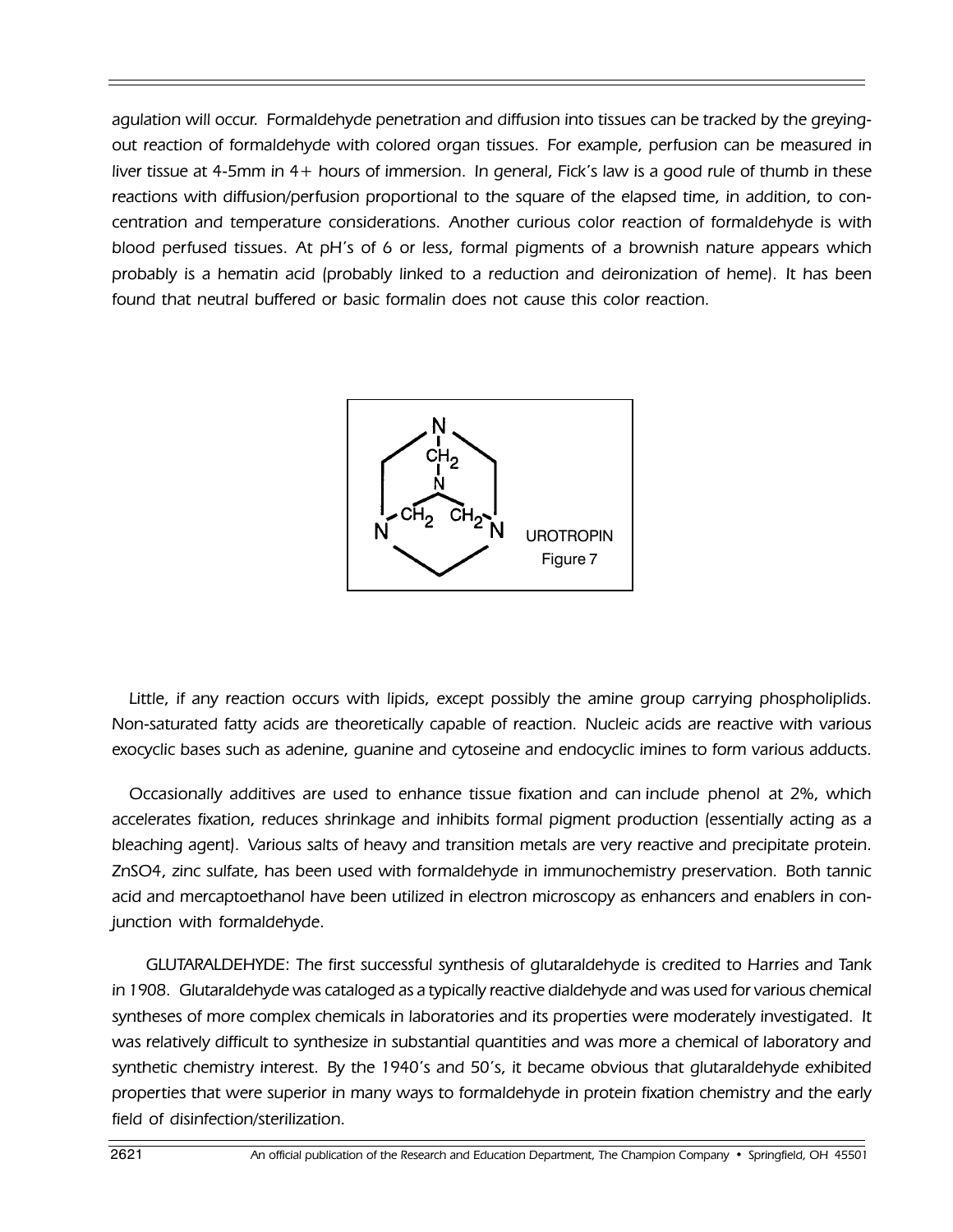A successful method of industrial production was patented in the late 1950ís by a Diels-Alder type reaction of acrolein and vinylethyl ether forming 2-ethoxy-3, 4-dihydro-2H-pyran which readily hydrolyzes to glutaraldehyde with a by product of ethanol (Fig.8). Interest in glutaraldehyde peaked in the early 1960ís when several investigations found it to have outstanding disinfection and sterilization capabilities, even surpassing formaldehyde, the standard of the disinfection industry at the time. By 1963, high-level disinfectants, cold-chemical sterilants and potent sporicides were marketed with glutaraldehyde as the active ingredient. Interest has been intense throughout the years for glutaraldehyde, right up to the present, as it still is essentially the gold-standard for chemical forms of sterilization. All disinfectants and new alternative disinfectant chemicals efficacy are based upon comparison to glutaraldehyde efficacy.



Glutaraldehyde rapidly was accepted and preferred in electron microscopy and pathology/histology labs as a superior alternative to formaldehyde. Tissue sections showed less distortion, brittleness, shrinkage, more total fixation on concentration/time frames and maintained elasticity during manipulation and sectioning, in addition to having longer shelf life. Glutaraldehyde was introduced into the embalming industry, essentially, by the Champion Company in the early 1960's through several patented formulations of glutaraldehyde and glutaraldehyde/formaldehyde based arterial, cavity and accessory chemicals.

Glutaraldehyde has also achieved high levels of acceptance and preferred use in the leather and hide tanning industry. Glutaraldehyde is the preferred aldehyde-based tanning chemical in the United States, virtually replacing formaldehyde, the older chemical standard. Glutaraldehyde tanned hides and leath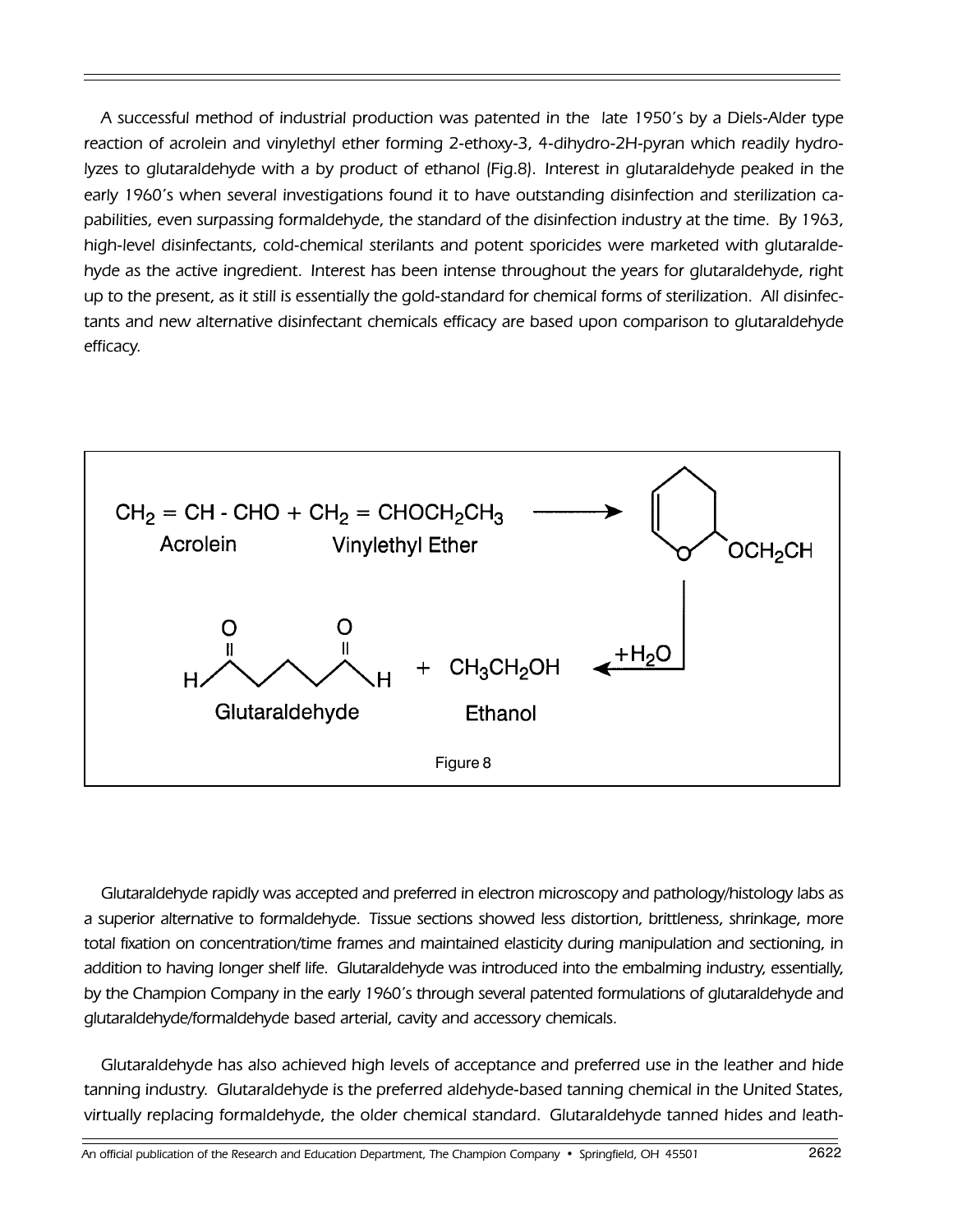ers exhibit better elasticities, less evidence of brittleness and cracking with wear, more suppleness and extended life, all of which creates higher levels of consumer acceptance.

Commercially, glutaraldehyde is typically available in 2%, 25% and 50% solutions in water, with other dilutions occasionally seen and used. In acidic media, which is typically how glutaraldehyde is supplied to users, glutaraldehyde, being a highly reactive aldehyde, exists as a mixture of hydrated and nonhydrated forms. Therefore, monomer, open-chain mono-hydrates and di-hydrates, a cyclic hemiacetal and an acetal polymeric form all exist in a complex equilibrium. In acidic conditions, the cyclic hemiacetal and the acetal polymers of varying chain length are the preferred form and predominant (Fig. 9).

In neutral to basic media, this is not the case as glutaraldehyde spontaneously undergoes a self aldolcondensation reaction and dehydration to form  $\alpha$ , β-unsaturated aldehyde polymers of varying chain length (Fig. 10). Effects of pH on reactivity demonstrate a steady increase of activity from pH4 to pH9, with maximum reactivity around pH of 8 or so. Above a pH9 there is a general decline in reactivity to pH11, after which little reaction capability is noticed. Precipitation type polymers are not common but can occur. Heated solutions demonstrate trimers, pentamers and heptamers with a trioxane skeleton and paraglut has been characterized as being 2, 4, 6-tris (4-oxobutyl)-1, 3, 5-trioxane, the polymeric form responsible for the white precipitate sometimes seen in stored glutaraldehyde solutions (Fig. 11).

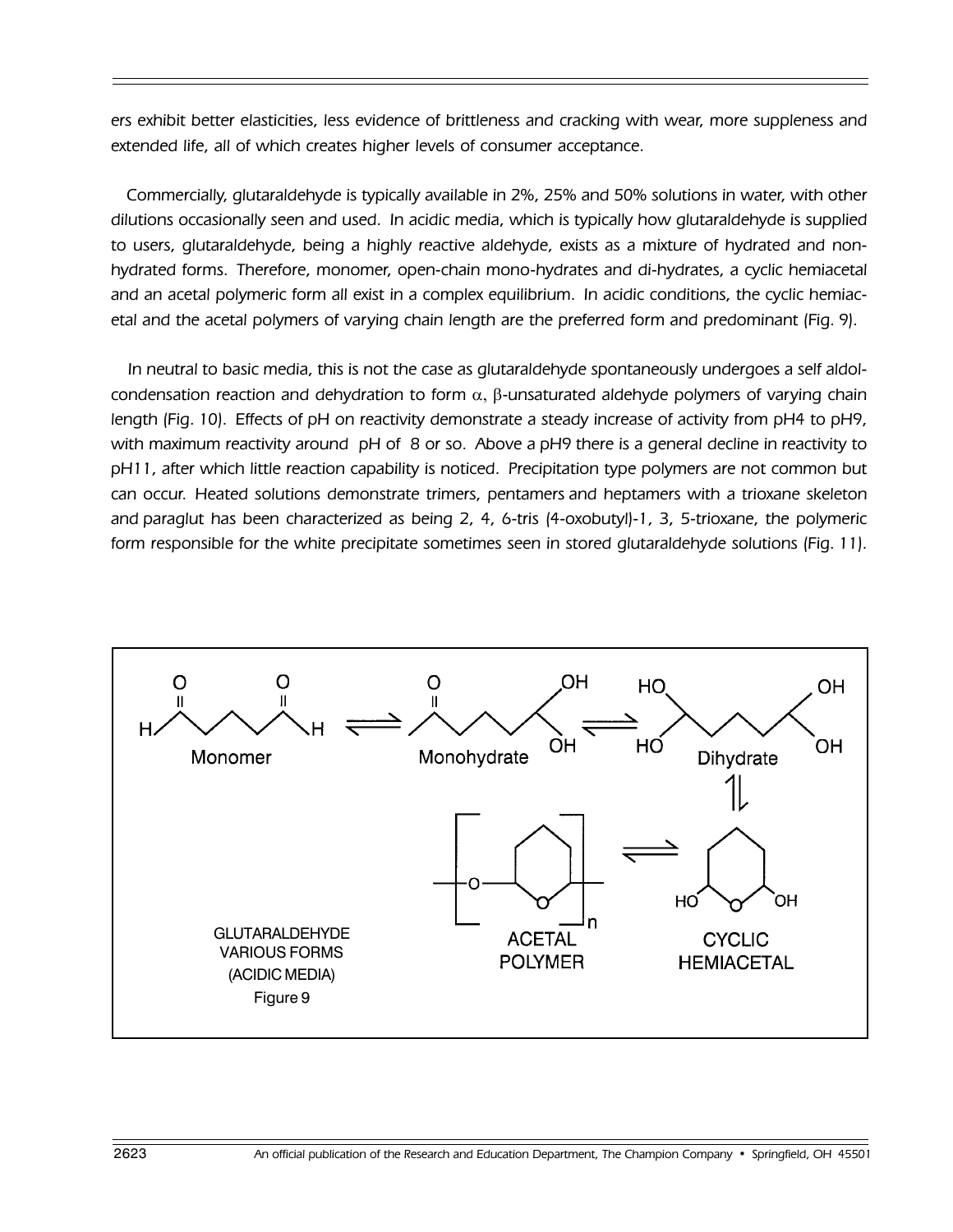In reaction with proteins the aldol polymers of glutaraldehyde react to form  $\alpha$ , β-unsaturated imino type reaction products that are highly resonance-stabilized and very resistant to acid hydrolysis and rehydration (Fig. 12). Schiff base type reaction products that would be susceptible to acid hydrolysis and rehydration apparently do not form or survive during reaction. Epsilon-amino groups, (e.g. lysines) are particularly reactive and sterically accessible to glutaraldehyde. In addition, lysine residue analysis show pKa values of 8-8.5 (noted as a slight acid shift in the alkaline titration range) which seems to confirm the formation of michael-type adducts of aldol polymers that are acid-hydrolysis resistant. Schiff base type adducts would show pKaís of less than 5 to 6 and demonstrate susceptibility to rehydration, which is not the case with glutaraldehyde protein fixation. Another proposed bridged reaction product is a 1, 3, 4, 5-substituted pyridinium salt, similar to desmosine, an amino acid (Fig. 13).



From studies in the tanning industry, where acidic glutaraldehyde is the standard, effective fixation and cross-linking obviously occurs without a preponderance of unsaturated aldol-type reactants, indicating that bridging and cross-linking effectively occurs with unsaturation in acidic conditions.

In reaction, glutaraldehyde forms amino-methylols and then furthur condenses with other groups, such as phenolics, imidazoles, indoles, sulfhydryl of cysteine and to form bridged linkages. Very reactive sites appear to be terminal amine groups, α-amino groups of amino acid peptides, cysteine (via the -SH terminus), while imidazoles appear reactive but less preferred. Studies verifying high reactivity show 90% of free amino groups were reacted in 2 hours at pH6-7 with glutaraldehyde, while only 70% were reacted in formaldehyde at 7 days at a temperature of 35 degrees C. Cross-linking of proteins also occurs to a significant degree with studies of ovalbumin/bovine serum albumin aggregation showing 88% effectiveness in cross-linking.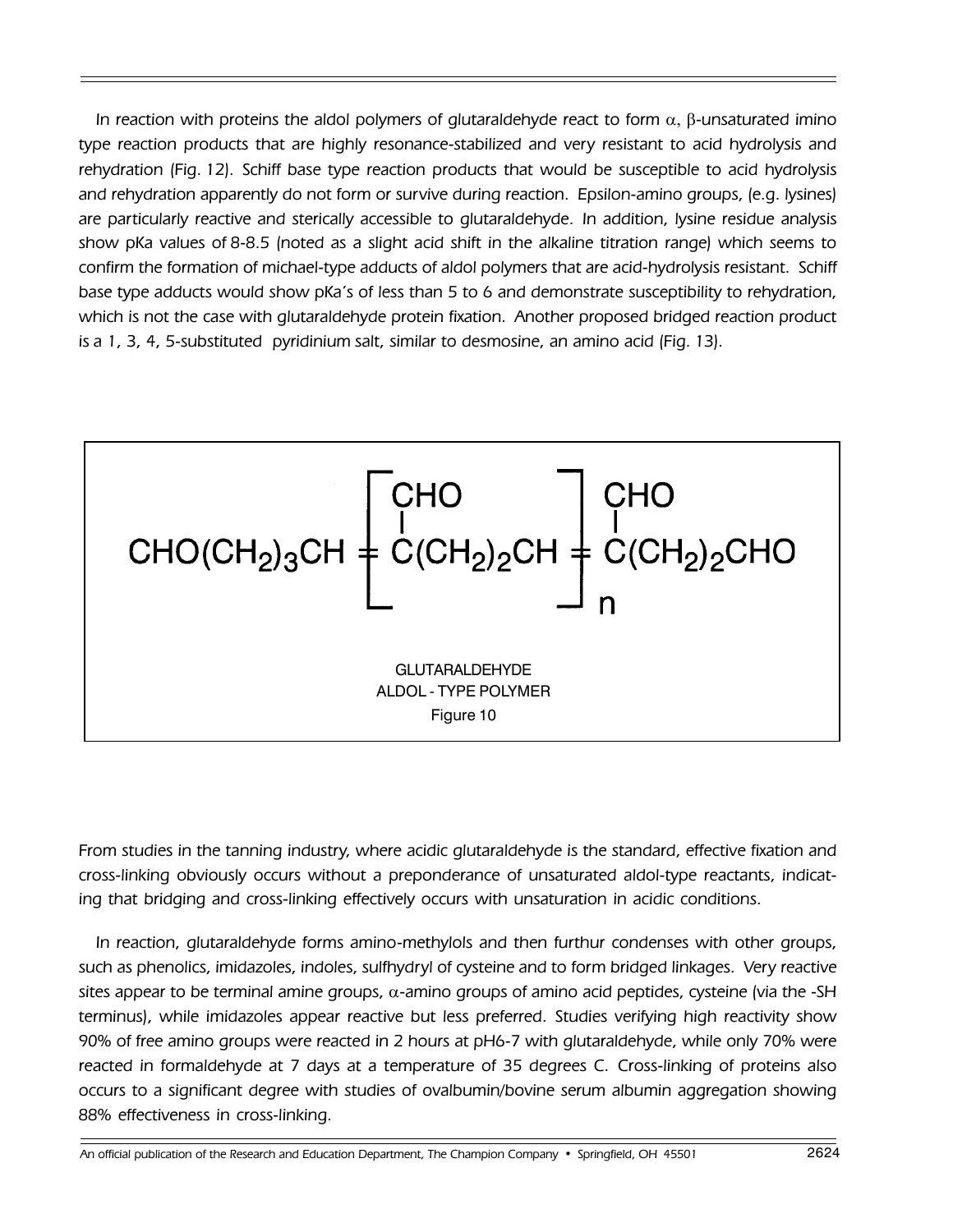In electron microsopy, OsO4 (osmium tetroxide) was the preferred fixation agent prior to the advent of glutaraldehyde. Glutaraldehyde was rapidly accepted as a superior fixative in this specialized field. Studies confirmed extremely fast reaction rates for glutaraldehyde (measured in minutes and hours) in contrast to formaldehyde which required days for complete endpoint fixation. Residual active - CHO (aldehyde) groups were found to be numerous after fixation and must be neutralized before processing into sections. This abundance of residual aldehyde moietites explains the time delayed fixation effects noticeable in glutaraldehyde treated tissues. Penetration and diffusion rates for glutaraldehyde are very slow with typical values of 2-3+mm of penetration on rat brain overnite. This is in sharp contrast to formaldehyde, which exhibits fast penetration/diffusion rates but very slow endpoint fixation rates. In fact, glutaraldehyde/formaldehyde mixtures are being employed as an effective fixative that combines the best attributes of both aldehydes. Glutaraldehyde reaction with lipids and nucleic acids is as expected based on aldehyde chemistry and is similar to that of formaldehyde.



DISINFECTION/STERILIZATION: Formaldehyde is classified as a good high-level disinfectant and under most circumstances of use sporicidal as well. Effective concentrations range from a minimum accepted of 5% to typically 8% for consistent high-level disinfection/sterilization with time frames of action from a minimum of 3 hours to typically 8+ hours. Formaldehyde has been used for years in these disinfection scenarios with good results. Formaldehyde is a proven consistent and effective disinfectant in almost all clinical and industrial settings.

With the introduction of glutaraldehyde to the medical field, in the early 1960's, formaldehydes' popularity and usage has declined to very low levels (barely 5% of the total medical aldehyde disinfection/sterilant market). Almost no one markets a formaldehyde medical sterilant anymore in the U.S. Formaldehyde usage is more common in Europe, but still at fractional levels of what glutaraldehyde and alternatives are used at. Gigasept is a formaldehyde containing disinfectant that is used in Europe, but it has a helper aldehyde added for efficacy. Also popular in Europe, but seriously waning, is LTSF (low temperature steam formaldehyde) as disinfection/sterilization for heat-sensitive materials. Other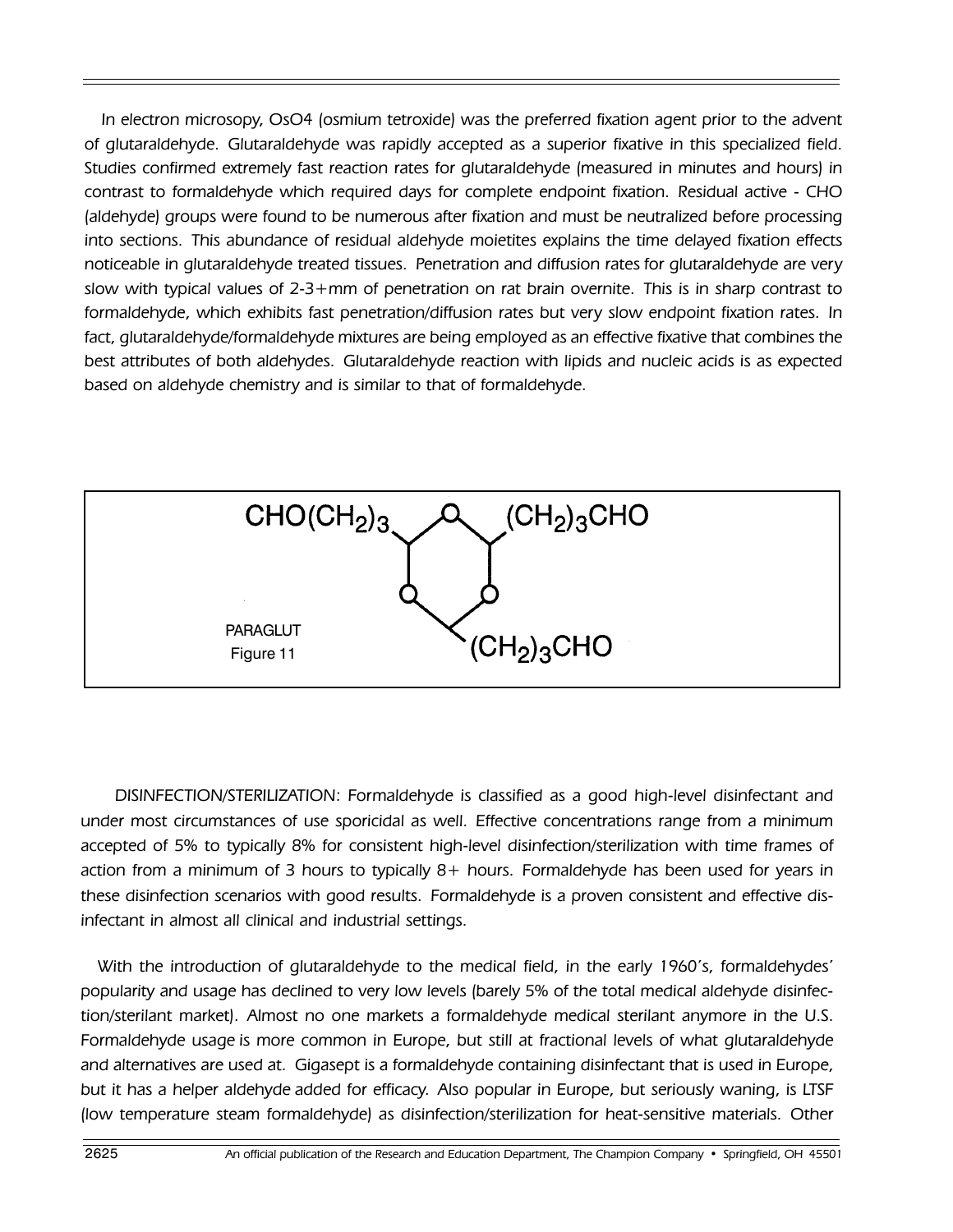uses, still popular, are as a gas fumigant for biological safety cabinets and rooms, a gas bomb fumigant agent as a pesticide or disinfectant (generated usually by heating paraformaldehyde), and in poultry farms for incubators. Formaldehyde is also used as a general and effective, low-cost disinfectant and sanitizer for chicken coups, hog barns and dairy farms.



Glutaraldehyde is classified as an excellent high-level disinfectant/cold-chemical sterilant under almost all scenarios in which it is employed. Glutaraldehyde has, essentially, replaced formaldehyde as the premier aldehyde based disinfectant/sterilant. Glutaraldehyde is considered the gold standard to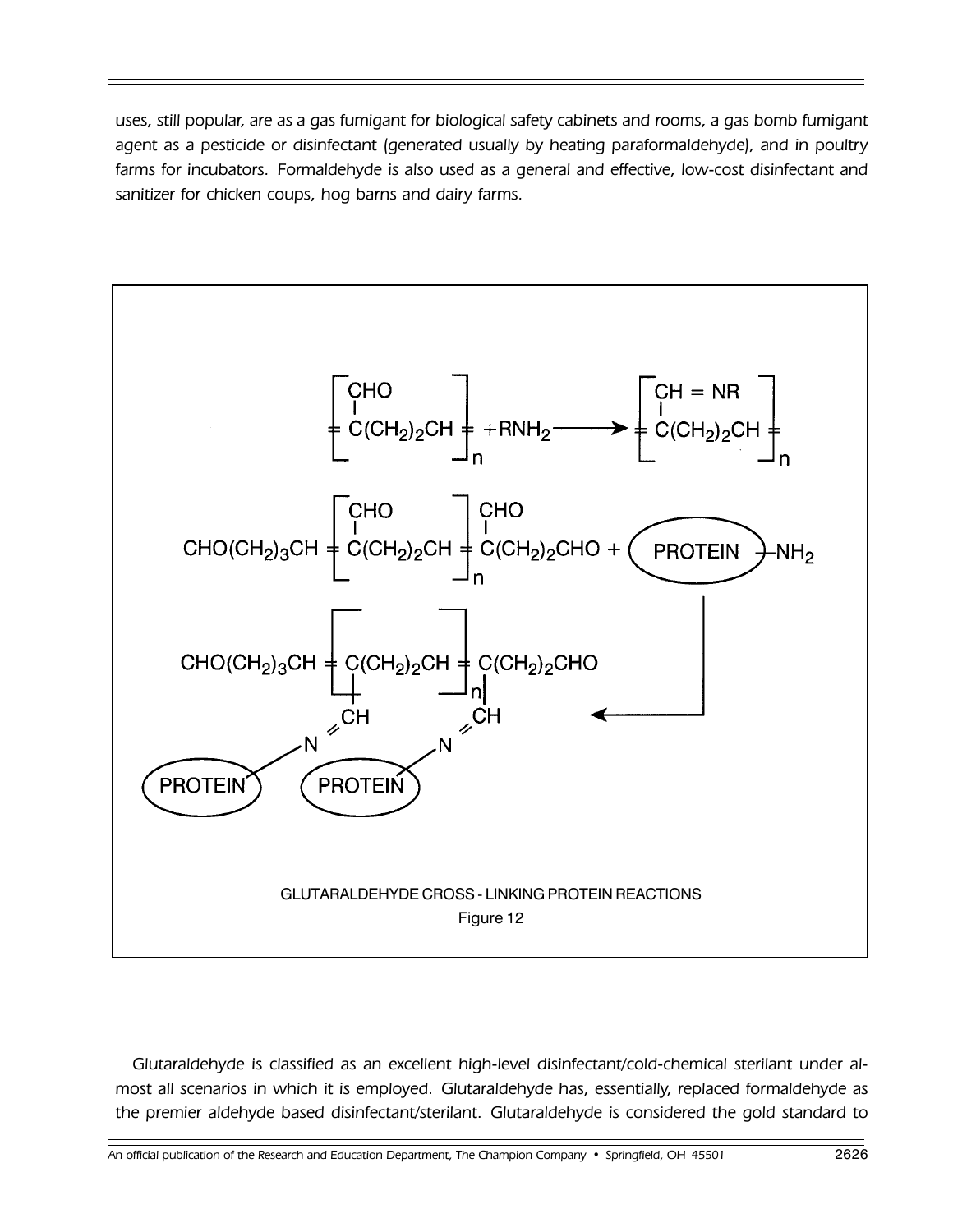which all other similar disinfectants/sterilants are compared. Glutaraldehyde consistently demonstrates efficacy at 2% concentrations for high-level disinfection and sterilization. Glutaraldehyde is superior to formaldehyde in both concentration and time factors—essentially demonstrating 2-4 times effectiveness at drastically reduced time exposures. Glutaraldehyde at 2% easily equilibrates to classical formaldehyde solutions of 5-8% and with equal or reduced contact times and capability of organic debris loading. Some modern glutaraldehydes are available at higher concentrations (2.8 and 3.2%) for faster cycle times, higher debris load, longer solution life and certainty of efficacy. Heated solutions are now popular to reduce contact times and insure sterilization.



EMBALMING COMPARISONS: From the above discussion, it is obvious that glutaraldehyde and formaldehyde are reactive aldehydes with significant protein fixation capability and embalming action. Formaldehyde is a fast diffuser and gives a rapid but reversible reaction with proteins. Glutaraldehyde, on the other hand, is a slow diffuser but delivers a rapid and non-reversible final reaction with proteins. Therefore, glutaraldehyde is expected to deliver more endpoint permanent fixation but perfuse the tissues slowly, while formaldehyde perfuses tissues rapidly but only forms irreversible fixation at a very slow rate. These facts result in very definite advantages and disadvantages of the respective aldehydes as embalming agents of human cadavers.

There are definite advantages in the use of formaldehyde for embalming. A rapid perfusion occurs which results in a fairly quick and noticeable coarse protein coagulation with early tissue firmness, which is easily observed by the embalmer. In conjunction with this rapid coagulation is a considerable dehydration reaction, mostly reversible but slowly converting to irreversibility over time. Dehydration is also encouraged by the natural wash-out of unreacted formaldehyde from tissues, which could be described as a type of secondary dilution. Formaldehyde, therefore is a very effective embalming agent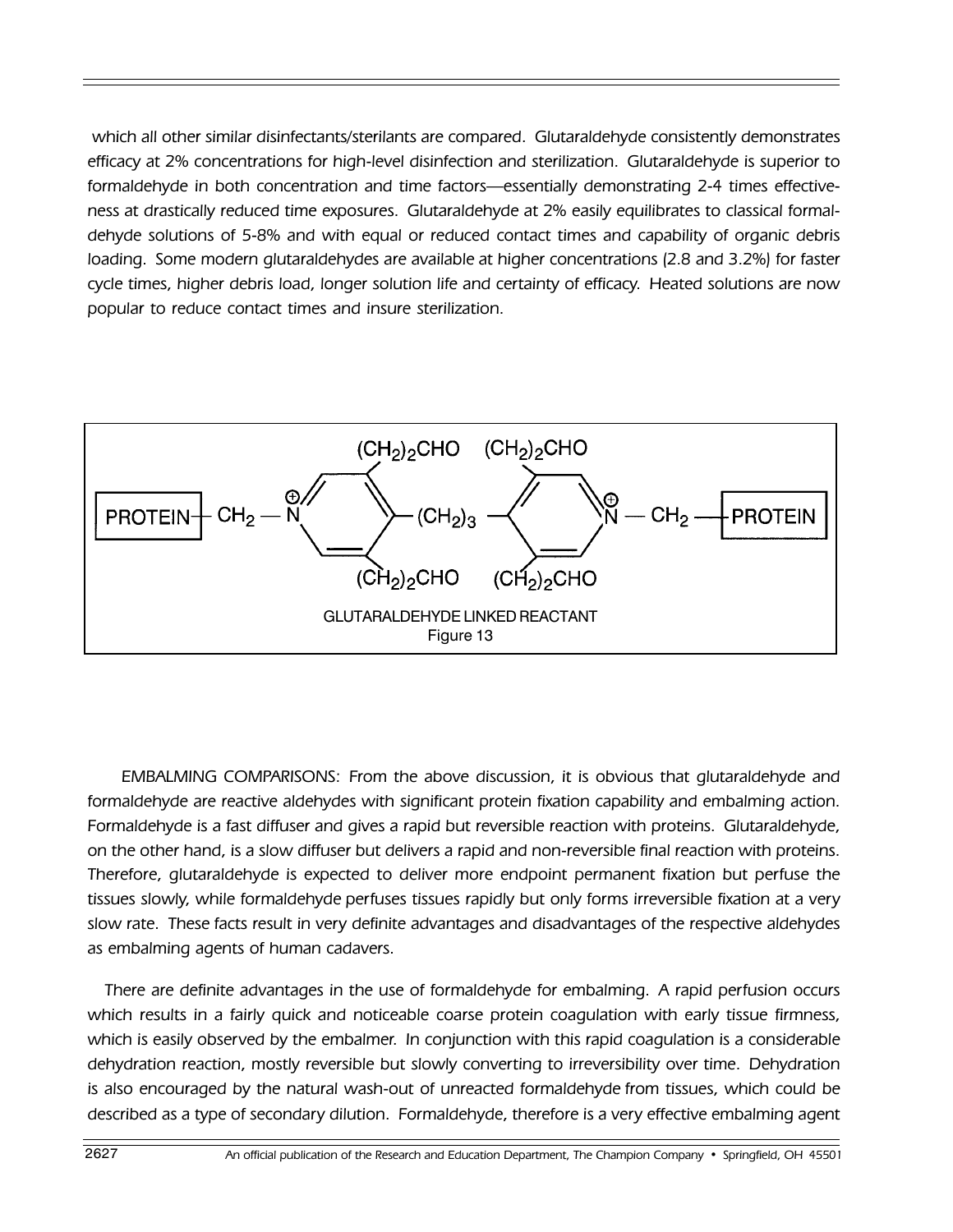where fast reaction and dehydration ability is important, as in the case of edematous bodies.

Formaldehyde, unfortunately, has many drawbacks which weigh against its notable fast initial reactivity and ability to overcome edema. Actually, the rapid diffusion of formaldehyde and early reaction, that so impresses embalmers, is the cause of serious embalming problems. Too fast of a reaction results in the formaldehyde walling-off effect, formaldehyde burn, the wash-out effect and tissue shrinkage in non-edematous bodies. The result of high reactivity and rapid diffusion, therefore, hinders rathers than helps the overall embalming with sometimes disasterous effects. Bodies become very effectively superficially or shell-embalmed, but perfusion to underlying and deeper tissues is impeded or eliminated, resulting in a serious embalming problem 48-72 hours later. Everybody has embalmed a body with high index fluid to rock hardness that later, inexplicably, softens and shows classic signs of decomposition. What's the explanation for this?—rapid superficial embalming with little or no deep tissue perfusion and fixation which reverses and proceeds to a decomposition state.

Another major drawback is formaldehydeís inability to effectively embalm in a highly alkaline pH range. Many bodies currently encountered in embalming are saturated with nitrogenous byproducts of various disease states (e.g.-renal/hepatic failure, jaundice, pancreatic cancers, cancers in general, chemotherapy bodies, high titers of antibiotics and high blood levels of numerous therapeutics) in addition to being feeble and debilitated. Formaldehyde is at a serious disadvantage, in these situations, and sometimes extraordinary quantities of formaldehyde embalming agents are necessary to overcome this neutralization and inactivation effect.

The rapid reaction of formaldehyde also results in problems with clearing of blood-engorged tissues. The blood gravelling effect of formaldehyde is significant, and unless controlled and buffered, will result in poor clearing of superficial tissues during embalming with resultant staining evident. Ashen-greying is another serious unavoidable problem with formaldehyde embalming. Unless concealed by dyes or cosmetics, formaldehyde embalmed tissues exhibit a very unappealing death pallor, best described as putty-grey. This coloration is notorious in conjunction with formaldehyde embalming with poorly formulated, high index fluids with ineffective buffering and control agents.

Glutaraldehyde has many advantages to offer in embalming, the most important being relative imperviousness of reaction rate to pH changes, particularly in the alkaline range. Glutaraldehyde will react with protein at higher pHs that would essentially render formaldehyde inactive. Because of slow diffusion/perfusion rates, reaction with blood and blood-perfused tissues is slow with minimum initial coagulation. Clearing of blood from tissues is, therefore, strongly enhanced relative to formaldehyde.

There is minimal or no walling-off effect, tissue burning reaction or superficial rapid embalming as would be typical with formaldehyde. Cosmetic effects of embalming is noticeably better than with formaldehyde, with no greying or ashen-whitening effect noticeable. Tissues overembalmed with glutaraldehyde will show a yellowish-tanning coloration and severe overembalming will significantly darken tissues. Fortunately, these effects are easily overcome, in most instances, with tissue dyes during injection. A very important advantage of glutaraldehyde over formaldehyde is in regards to sanita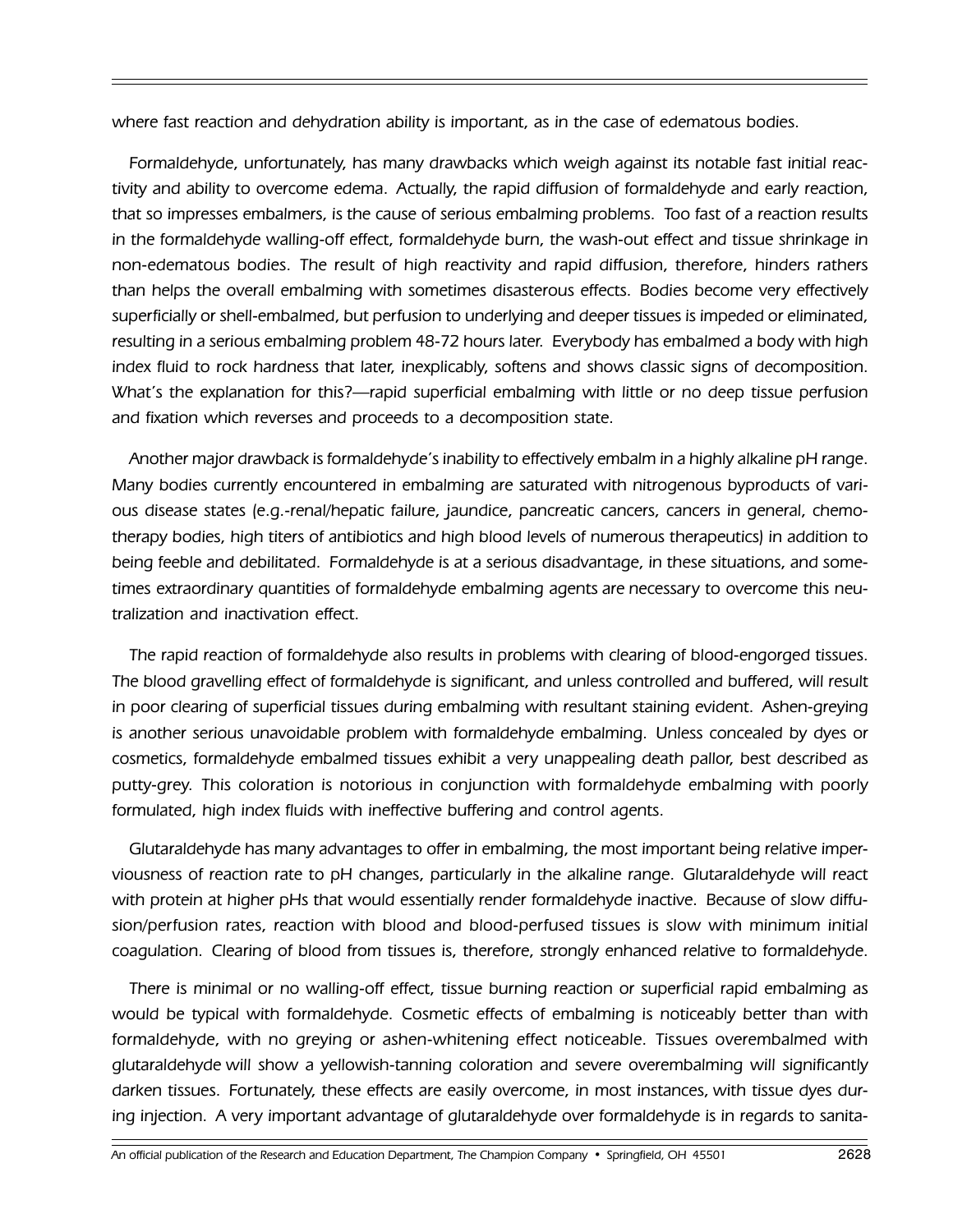tion potential. Ounce for ounce, glutaraldehyde, through its superior disinfection/sterilization capabilities, which are well documented in the medical field, is far more effective as a sanitizing agent in embalming than formaldehyde. Formaldehyde can only equal this sanitizing ability by the use of an overwhelming concentration, which is counterproductive to good embalming results.

The major disadvantage of glutaraldehyde in embalming is slow diffusion/perfusion rate. This results in most of the classical signs of embalming appearing very late or not at all to the embalmer during the embalming. The bodies will not stiffen and harden rapidly, if at all, dehydration and skin tightness will not be evident, and the bodies will usually display a lifelike appearance that, to the embalmer, belies the confirmation of embalming. In addition, the embalmed body will further firm and harden over time and possibly darken as delayed additional fixation occurs. This physical symptomology is opposite that noted in formaldehyde embalming, against all precepts taught in embalming training, and counter-intuitive to the average embalmer. Glutaraldehyde infused bodies appear nothing like traditional formaldehyde embalmed corpses. Invariably, rigidity is minimal, skin elasticity is extreme, dehydration is non-existent, lifelike appearance is typical, and flexibility is considerable. Most embalmers would interpret this set of observables as evidence of lack of embalming. Actually, it is no more than evidence of lack of sequelae of formaldehyde embalming and nothing more.

This leads us, inevitably, to the precepts of the formaldehyde-apology industry. Basically, the arguments are this: 1. there is nothing besides formaldehyde on the face of the earth that is usable by the funeral industry for the embalming of dead human bodies, 2. therefore, formaldehyde is not to be questioned or called to task for any reason (health effects, exposure dangers, embalming efficacy or otherwise), 3. Under all circumstances, formaldehyde is to be justified as safe and effective in the embalming industry, for to do otherwise is to stare into the abyss. The inevitable fallout of this paradigm is the accusation that glutaraldehyde does not embalm or fix tissues.

This is a difficult one to profess. Chemical aldehyde reactivity goes hand-in-hand with sanitizing/ disinfecting/sterilizing ability, tanning/fixation ability and histology/pathology fixation. To profess that, yes, glutaraldehyde is a proven tanning chemical, yes, glutaraldehyde is a proven aldehyde disinfectant/ sterilant, yes, glutaraldehyde is a proven histology/pathology fixative, but, alas, glutaraldehyde does not embalm tissue -- is patently absurd. This tack is understandable but untenable.

One example may serve to enlighten. I personally have embalmed approximately 1000 bodies with a certain chemical (JaunDial) which contains a mix of glutaraldehyde and formaldehyde with the usual buffers, penetrants and control chemicals characteristically found in modern embalming fluids. The percentage of formaldehyde present in JaunDial is barely 4.0%, which means in my 1000 embalmings of typically normal and jaundice bodies (some of which were held up to 2 weeks before interment), the amount of formaldehyde in the total embalming was approximately 3/4 ounce. Therefore, I am led to believe that the typical 175 pound human cadaver, which demonstrated excellent preservation and cosmetic effect, in almost all cases, was solely due to the influence of 3/4 ounce of formaldehyde?!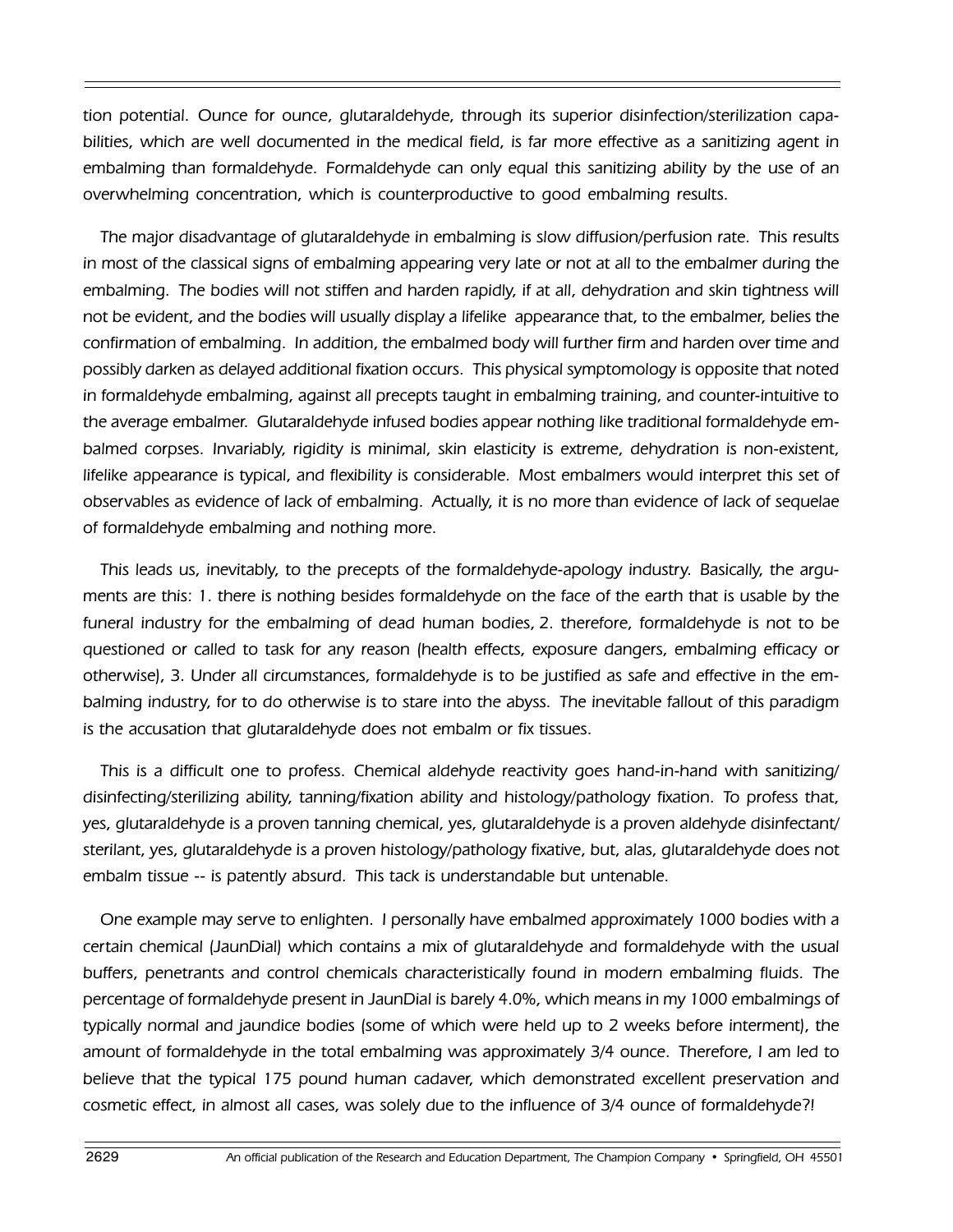Anatomical cadavers and specimens have been infused with glutaraldehyde embalming fluids and remain preserved after years, viscera has been treated with Cavity 48, a glutaraldehyde-based cavity fluid with no formaldehyde, the body then buried and disinterred after a year with evidence of extreme mummification and petrification present. Countless glutaraldehyde infused and saturated specimens exist in labs across the globe after decades. Hundreds of tons of leather products exist that were fixed/tanned by glutaraldehyde—how is it possible that these preserved animal skins are candidates for decomposition after decades of use and wear? The documentary and evidentary list goes on and on. I will not belabor the point, but to say, that the accusation that glutaraldehyde does not embalm is untenable.

What is possible is a poorly embalmed body resulting from a poorly planned and executed embalming using a poorly formulated glutaraldehyde injection chemical—so what else is new?—this happens all the time in traditional formaldehyde embalming. Where do the decomposed bodies in disinterments, putrefaction in delayed burials, persistent skinslip, tissue gas cases, and all the miasmatic mausoleums come from? Virtually all can be traced to a traditional formaldehyde embalming. All preservatives/fixatives, aldehydes or otherwise, will fail under certain circumstances of use, due to a constellation of chemical inhibition, physical parameters of infusion, unwanted cross-reactions and bad luck. No embalming chemical is immune from these causes of poor embalming results.

SUMMARY AND CONCLUSION: Formaldehyde and glutaraldehyde each have much to offer to the modern embalming industry. Formaldehyde excels in certain embalming scenarios, such as edema, and presents rapid and classical results familiar to embalmers. Glutaraldehyde excels at sanitizing ability, mildness of reaction, tissue clearing, cosmetic effect and prolonged, delayed action. Glutaraldehyde is excellent in cavity fluids where contact times are long and resistant fixation is essential. In arterial injections of typically normal bodies, pre-injection of glutaraldehyde followed by formaldehyde injection to rapidly induce hardness of tissue, or injection of glutaraldehyde/low formaldehyde mixes, to moderate reaction, yield excellent results. It is shocking how little formaldehyde is needed to yield classical signs of embalming (firmness, rigidity, skin tightness) in normal body injections (typically 4-6 ounces in the last part of the injection of a moderate concentration [index 20] fluid). Injections that stress and take advantage of the inherent advantages of both aldehydes yield the consistently best embalming results. The overall goal of chemical selection mix in the modern embalming room should be a juxtaposition of lowered total overall exposure risk balanced against sufficient and effective embalming results, but that is a topic for another day.

## BIBLIOGRAPHY:

Mason, JT., OíLeary, TJ., Effects of formaldehyde fixation on protein secondary structure: a calorimetric and infrared spectroscopic investigation. J Histochem Cytochem. 1991 Feb; 39(2): 225-9.

Marquie, C., Chemical reactions in cottonseed protein cross-linking by formaldehyde, glutaraldehyde, and glyoxal for the formation of protein films with enhanced mechanical properties. J Agric Food Chem. 2001; 49: 4676-4681.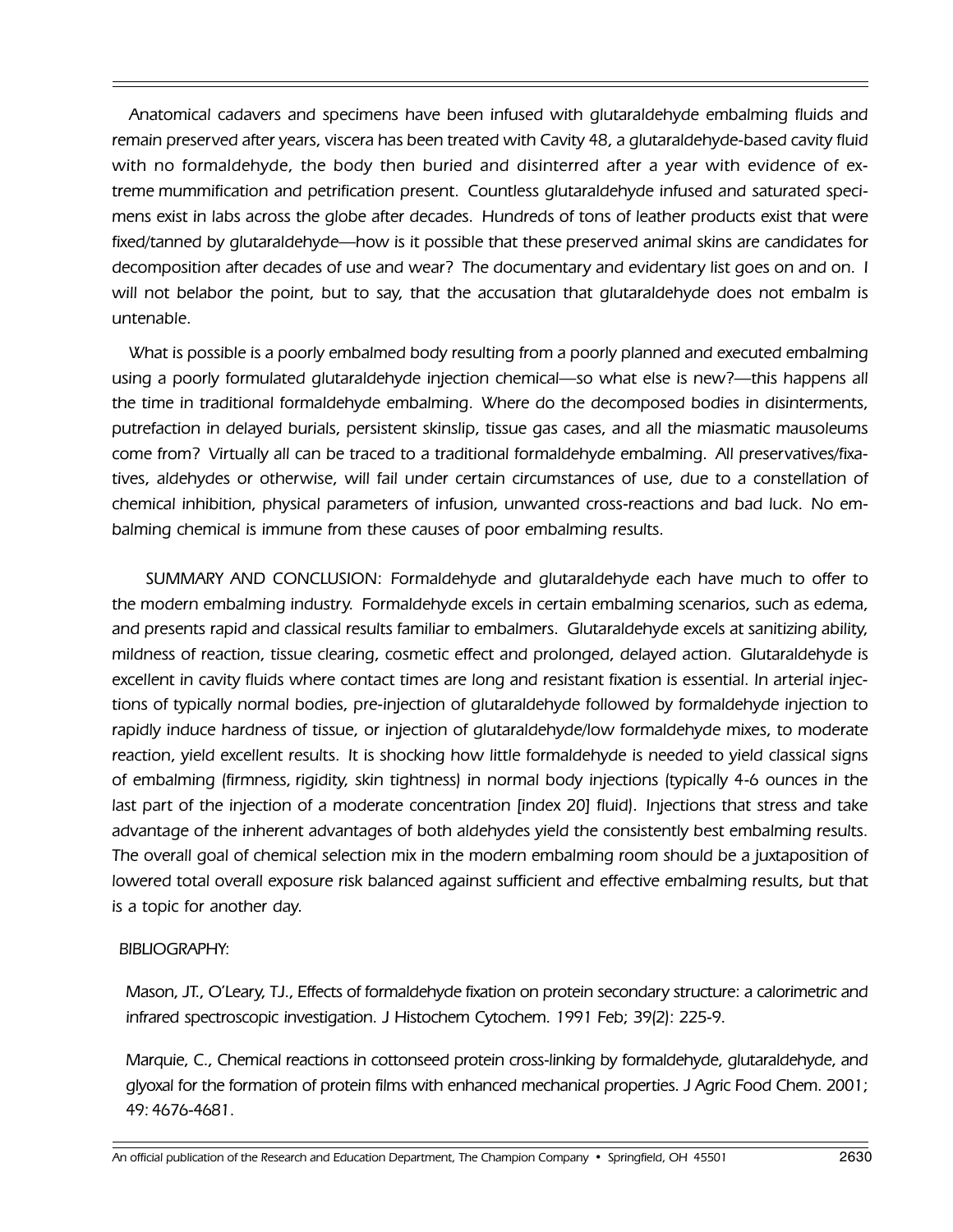Habeeb, A.F.S.A., Hiramoto, R, Reactions of proteins with glutaraldehyde., Arch Biochem Biophysc. 1968; 126: 16-26.

Werner, M., et.al., Effect of formalin tissue fixation and processing on immunochemistry. Am J Surg Pathol. 2000 Jul; 24(7): 1016-9.

Rhim, JW, Weller, CL., Properties of formaldehyde absorbed soy protein isolate films. Food Sci Biotechnol. 2000; 9(4): 228-33.

Richards, FM, Knowles, JR., Glutaraldehyde as a protein cross-linking reagent. J Mol BioI. 1968; 37: 231- 33.

Kiernan, JA., Formaldehyde, formalin, paraformaldehyde and glutaraldehyde. Microscopy Today 2000; (1): 8-12.

Wet-white tanning processes with glutaraldehyde as cost-effective alternative to chromium method. BASF Chemical Group, Technical Report 1999.

Plenat, F., et.al., Formaldehyde fixation in the new millenium., Ann Pathol. 2001; 21: 29-47. (French trans.).

Feeney, RE., et.al., Advances in protein chemistry (Carbonyl-amine reactions in protein chemistry). Adv Protein Chern. 1975; 29:135-203.

Fox, CH, et.al., Formaldehyde fixation. J Histochem Cytochem. 1985; 33: 845-53.

Hopwood,O., et.al., Tissue fixation with phenol-formaldehyde for routine histopathology. Histochem J. 1989; 21: 228-34.

McLean, JW., Nakane, PK., Periodate-lysine-paraformaldehyde fixative: A new fixative for immunoelectron microscopy. 1974; 9(22): 1077.

Puchtler, H., Meloan, SN., On the chemistry of formaldehyde fixation and its effects on immunohistochemical reactions. Histochem 1985; 82: 201-4.

Larsson, LI., Tissue preparation methods for light microscopic immunohistochemistry. Appl Immunohistochem 1993; 1: 2-16.

Jones, D., The reaction of formaldehye with unsaturated fatty acids during histological fixation. Histochem J 1969; 1: 459-91.

Durgen-Yucel, B., et.al., The effects of mercaptoethanol-formaldehyde on tissue fixation and protein retention. Histochem J 1996; 28: 374-83.

Walker, JF., Formaldehyde. 3rd Ed. Reinhold. New York. 1964.